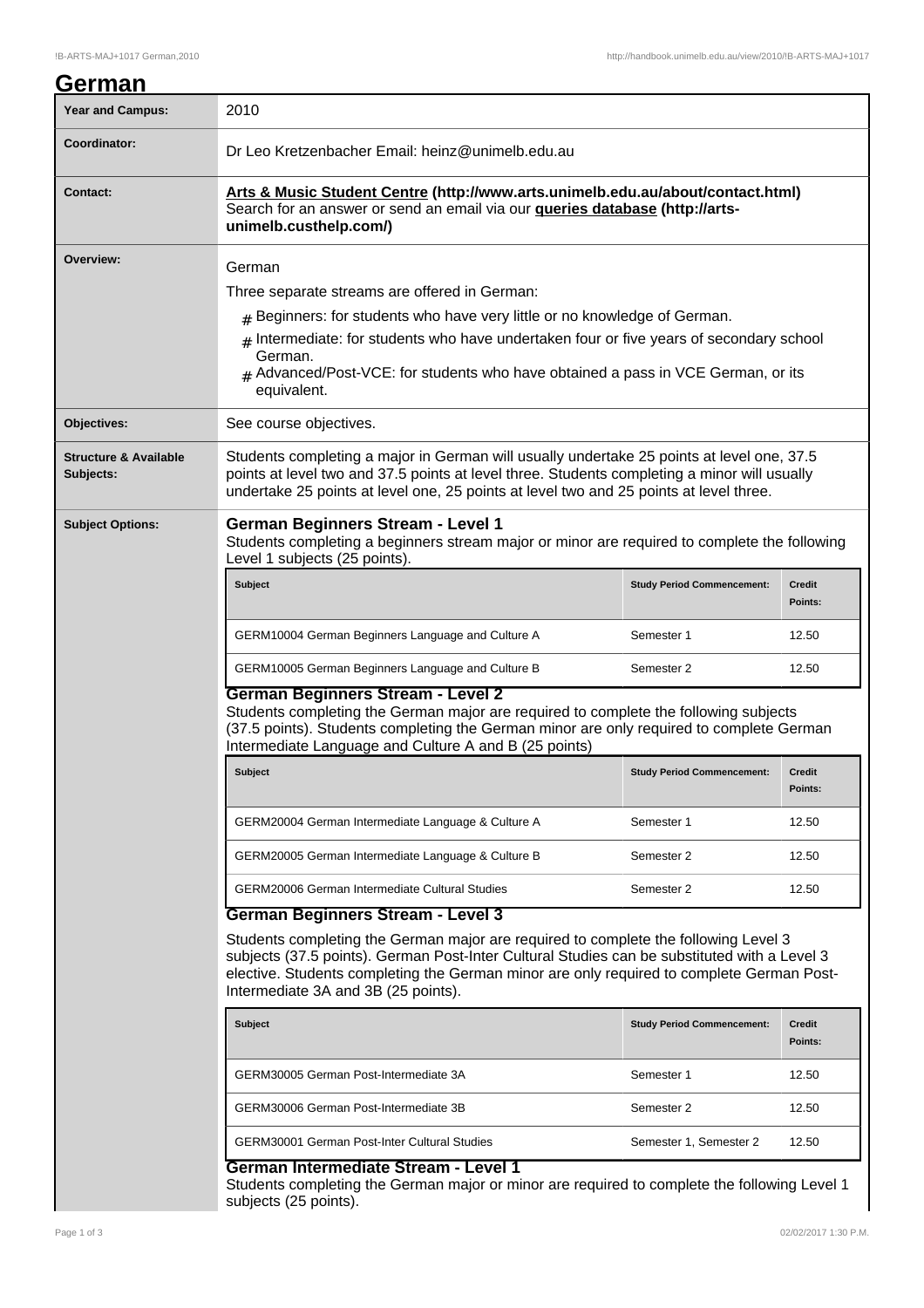| <b>Subject</b>                                                   | <b>Study Period Commencement:</b> | <b>Credit</b><br>Points: |
|------------------------------------------------------------------|-----------------------------------|--------------------------|
| GERM10001 German Intermediate Language & Culture A               | Semester 1                        | 12.50                    |
| GERM10002 German Intermediate Language & Culture B<br>Semester 2 |                                   | 12.50                    |

#### **German Intermediate stream - Level 2**

Students completing the German major are required to complete the following Level 2 subjects (37.5 points). German Cultural Studies 2 can be substituted with a Level 2 elective. Students completing the German minor are only required to complete German Language and Culture 2A and 2B.

| <b>Subject</b>                           | <b>Study Period Commencement:</b> | <b>Credit</b><br>Points: |
|------------------------------------------|-----------------------------------|--------------------------|
| GERM20001 German Language and Culture 2A | Semester 1                        | 12.50                    |
| GERM20002 German Language and Culture 2B | 12.50<br>Semester 2               |                          |
| GERM20003 German Cultural Studies 2      | Semester 1, Semester 2            | 12.50                    |

### **German Intermediate Stream - Level 3**

Students completing the German major are required to complete the following two Level 3 subjects and a Level 3 elective (37.5 points). Students completing the German minor are to complete the following subjects (25 points). For both major and minor students, German Cultural Studies 3 can be substituted with a Level 3 elective.

| <b>Subject</b>                             | <b>Study Period Commencement:</b> | <b>Credit</b><br>Points: |
|--------------------------------------------|-----------------------------------|--------------------------|
| GERM30003 German Language and Culture 3A   | Semester 1                        | 12.50                    |
| <b>GERM30002 German Cultural Studies 3</b> | Semester 1, Semester 2            | 12.50                    |

### **German Post-VCE- level 1**

Students completing the German major or minor are required to complete the following Level 1 subjects (25 points).

| <b>Subject</b>                                         | <b>Study Period Commencement:</b> | <b>Credit</b><br>Points: |
|--------------------------------------------------------|-----------------------------------|--------------------------|
| GERM10006 German Language and Culture 1A               | Semester 1                        | 12.50                    |
| GERM10007 German Language and Culture 1B<br>Semester 2 |                                   | 12.50                    |

#### **German Post-VCE - Level 2**

Students completing the German major are required to complete the following Level 2 subjects (37.5points). German Cultural Studies 2 can be substituted with a Level 2 elective. Students completing the German minor are only required to complete German Language and Culture 2A and 2B (25 points).

| <b>Subject</b>                           | <b>Study Period Commencement:</b> | <b>Credit</b><br>Points: |
|------------------------------------------|-----------------------------------|--------------------------|
| GERM20001 German Language and Culture 2A | Semester 1                        | 12.50                    |
| GERM20002 German Language and Culture 2B | 12.50<br>Semester 2               |                          |
| GERM20003 German Cultural Studies 2      | Semester 1, Semester 2            | 12.50                    |

## **German Post-VCE - Level 3**

Students completing the German major are required to complete the following two Level 3 subjects and a Level 3 elective (37.5 points). Students completing the German minor are to complete the following subjects (25 points). For both major and minor students, German Cultural Studies 3 can be substituted with a Level 3 elective.